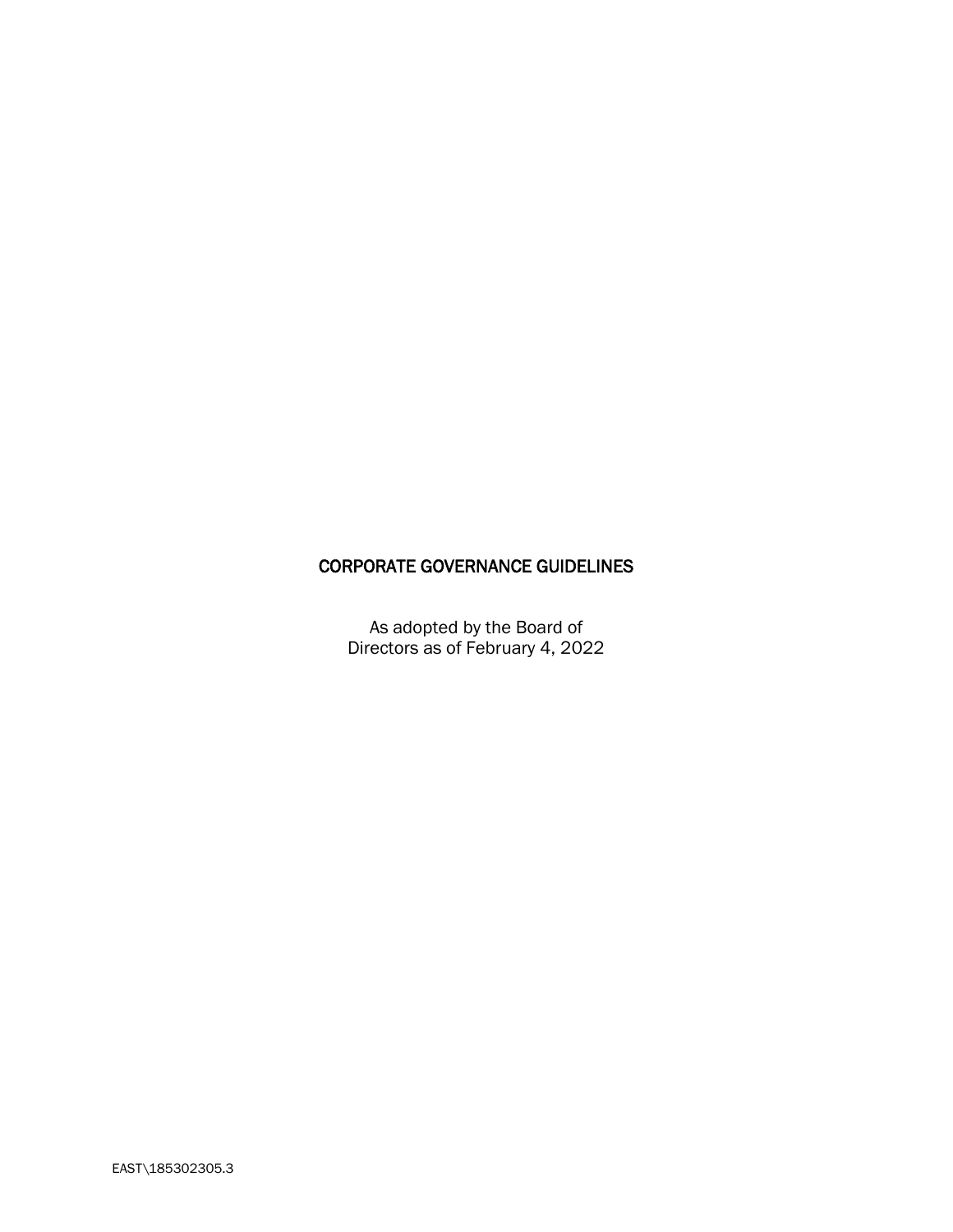# Table of Contents

| Section 1.  |  |
|-------------|--|
| Section 2.  |  |
| Section 3.  |  |
| Section 4.  |  |
| Section 5.  |  |
| Section 6.  |  |
| Section 7.  |  |
| Section 8.  |  |
| Section 9.  |  |
| Section 10. |  |
| Section 11. |  |
| Section 12. |  |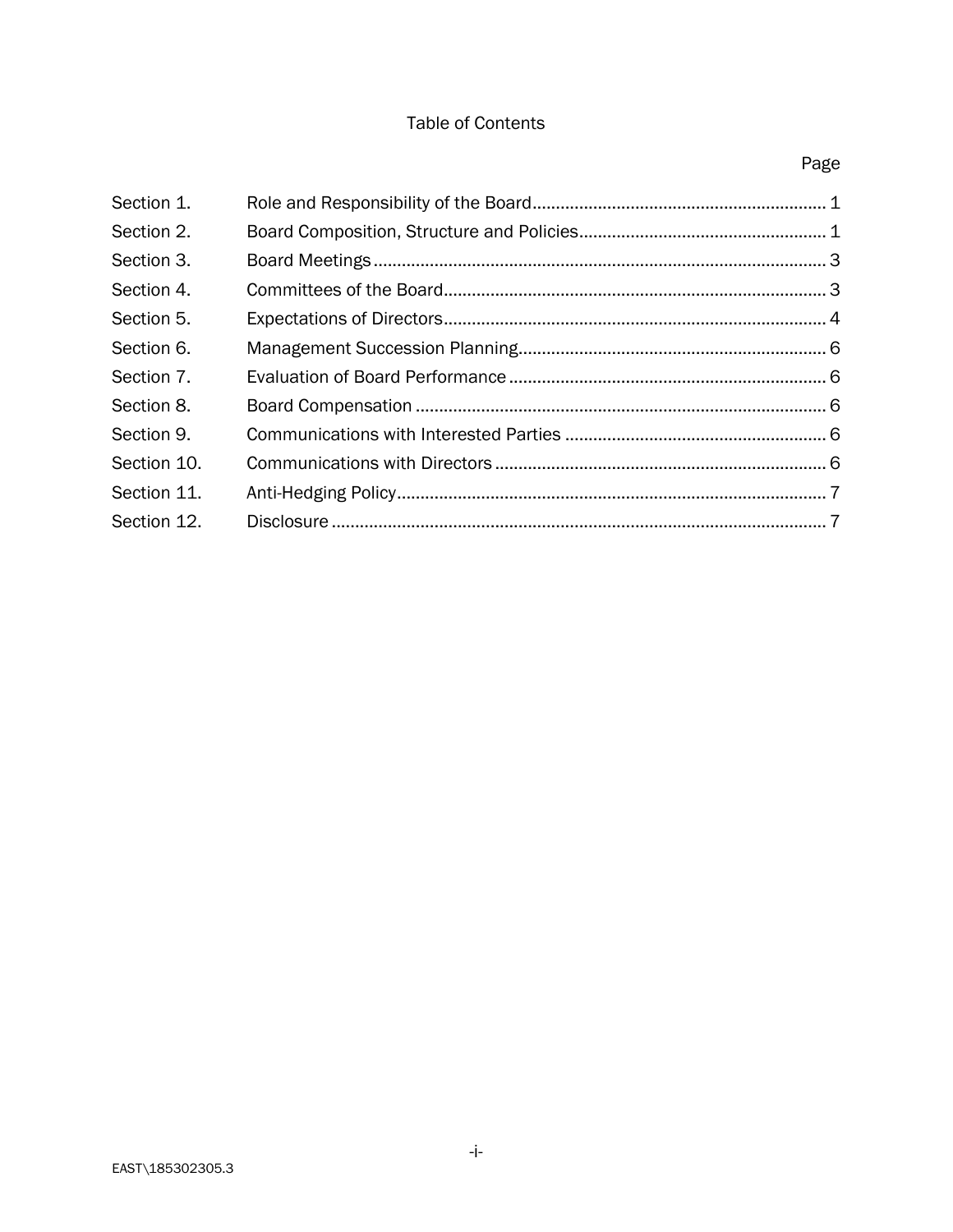The Board of Directors (the "*Board*") of Fast Radius, Inc., a Delaware corporation (the "*Company*"), has adopted these Corporate Governance Guidelines (these "*Guidelines*") to assist the Board in the exercise of its responsibilities. These Guidelines should be interpreted in the context of all applicable laws and the Company's charter, bylaws and other corporate governance documents. These Guidelines acknowledge the leadership exercised by the Board and the Board's standing committees and their respective chairpersons and are intended to serve as a flexible framework within which the Board may conduct its business and not as a set of legally binding obligations. These Guidelines are subject to modification from time to time to ensure that they comply with all applicable laws, regulations and securities exchange requirements, and the Board retains the discretion to depart from these Guidelines in its judgment.

### Section 1. Role and Responsibility of the Board

<span id="page-2-0"></span>The Board directs and oversees the management of the business and affairs of the Company in a manner consistent with the best interests of the Company. In addition to this oversight function, the Board serves as the ultimate decision-making body of the Company, except for those matters reserved to or shared with the Company's stockholders. The Board selects and oversees the members of the Company's senior management, who are charged by the Board with conducting the day-to-day business of the Company.

### <span id="page-2-1"></span>Section 2. Board Composition, Structure and Policies

### A. *Independence of Directors.*

The Company defines an "*independent director*" in accordance with Rule 5605(a)(2) and IM-5605(a)(2) of the Nasdaq Listing Rules.

The Board shall make an affirmative determination at least annually as to the independence of each director. Because it is not possible to anticipate or explicitly provide for all potential conflicts of interest that may affect independence, the Board is also responsible for determining affirmatively, as to each independent director, that no relationships exist which, in the judgment of the Board, would interfere with the exercise of independent judgment in carrying out the responsibilities of a director. In making these determinations, the Board shall broadly consider all relevant facts and circumstances, including information provided by the directors and the Company with regard to each director's business and personal activities as they may relate to the Company and the Company's management.

### B. *Selection of Chairperson of the Board and Chief Executive Officer.*

The Board shall select its chairperson (the "*Chairperson*") and the Company's Chief Executive Officer (the "*CEO*") in any manner it considers to be in the best interests of the Company. The Board will determine from time to time whether it is in the best interests of the Company for the role of the CEO and Chairperson to be combined or separated, and whether, if separated, the Chairperson should be an independent director.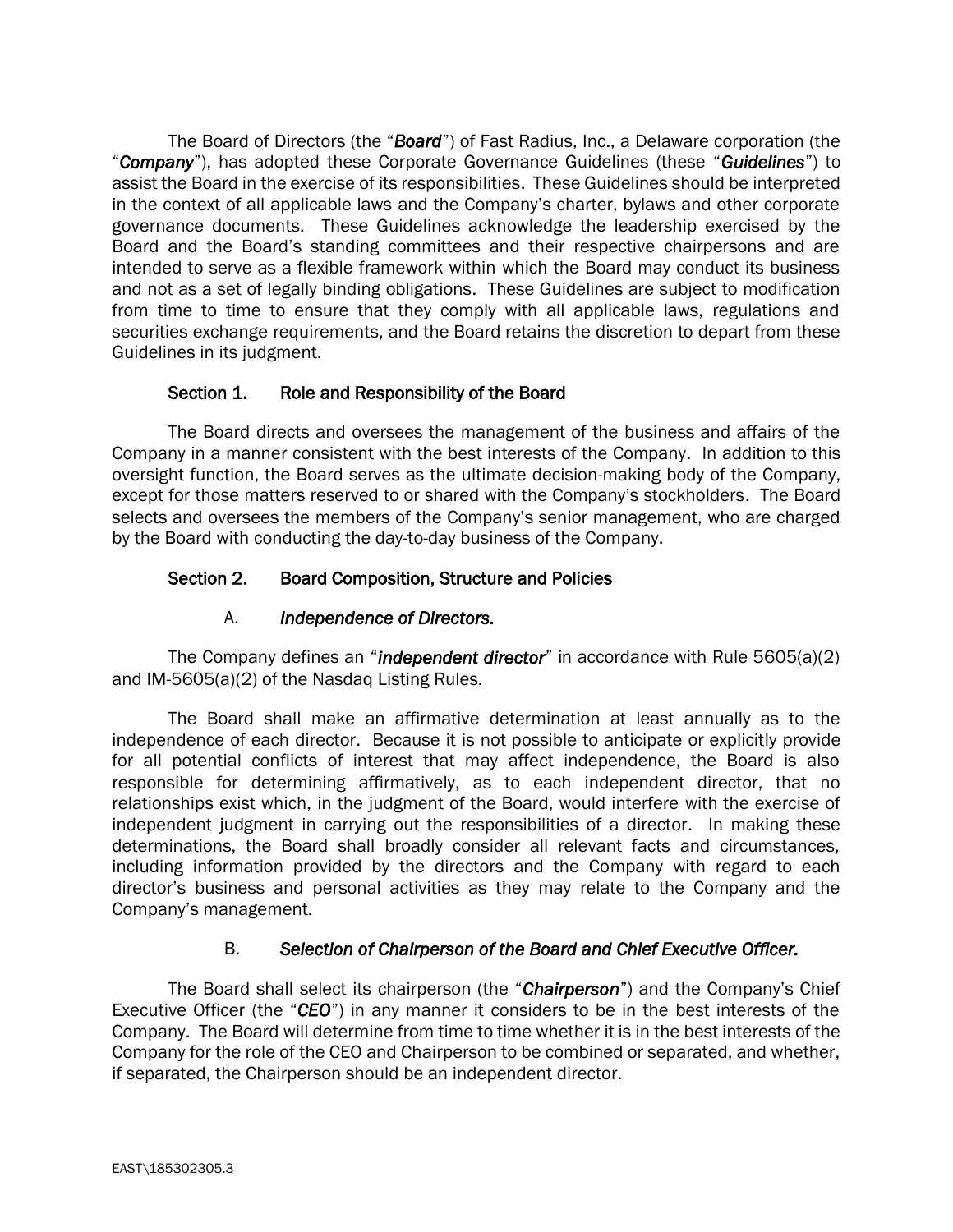### C. *Director Qualification Standards.*

The Nominating and Corporate Governance Committee of the Board (the "*Governance Committee*") is responsible for reviewing the qualifications of potential director candidates and recommending to the Board those candidates to be nominated for election to the Board, subject to any obligations and procedures governing the nomination of directors to the Board that may be set forth in any stockholder or other agreement to which the Company is a party. It is expected that the Governance Committee will consider (a) individual qualifications, including relevant career experience, strength of character, maturity of judgment, familiarity with the Company's business and industry and (b) all other factors it considers appropriate, which may include diversity of background, existing commitments to other businesses, potential conflicts of interest, legal considerations, corporate governance background, financial and accounting background, executive compensation background and the size, composition and combined expertise of the existing Board. The Board should monitor the mix of specific experiences, qualifications and skills of its directors in order to assure that the Board, as a whole, has the necessary tools to perform its oversight function effectively in light of the Company's business and structure. The Governance Committee will consider recommendations validly made by the Company's stockholders pursuant to Rule 14a-8 under the Securities Exchange Act of 1934, as amended, and the Company's bylaws.

## D. *Change in Present Job Responsibility.*

A director should consider whether their resignation is appropriate if there is a significant change in the director's principal current employer or principal employment, including any director who is currently an officer or employee of the Company, or other similarly significant change in professional occupation or association. The Board shall determine the action, if any, to be taken with respect to any offer to resign.

## E. *Director Orientation and Continuing Education.*

The Company's management ("*Management*"), working with the Governance Committee, will provide an orientation process for new directors and coordinate director continuing education programs. The orientation programs are designed to familiarize new directors with the Company's businesses, strategies and challenges and to assist new directors in developing and maintaining skills necessary or appropriate for the performance of their responsibilities. As appropriate, Management and the Governance Committee may prepare additional educational sessions for directors on matters relevant to the Company and its business. Directors are also encouraged to participate in educational programs relevant to their responsibilities, including programs conducted by universities and other educational institutions.

## F. *Lead Independent Director.*

If the Chairperson is also a director who does not otherwise qualify as an independent director, the independent directors may elect from among themselves a "Lead Independent Director" who will call and chair the regularly scheduled executive sessions of the independent directors and serve as a non-exclusive liaison among the independent directors and the other Board members.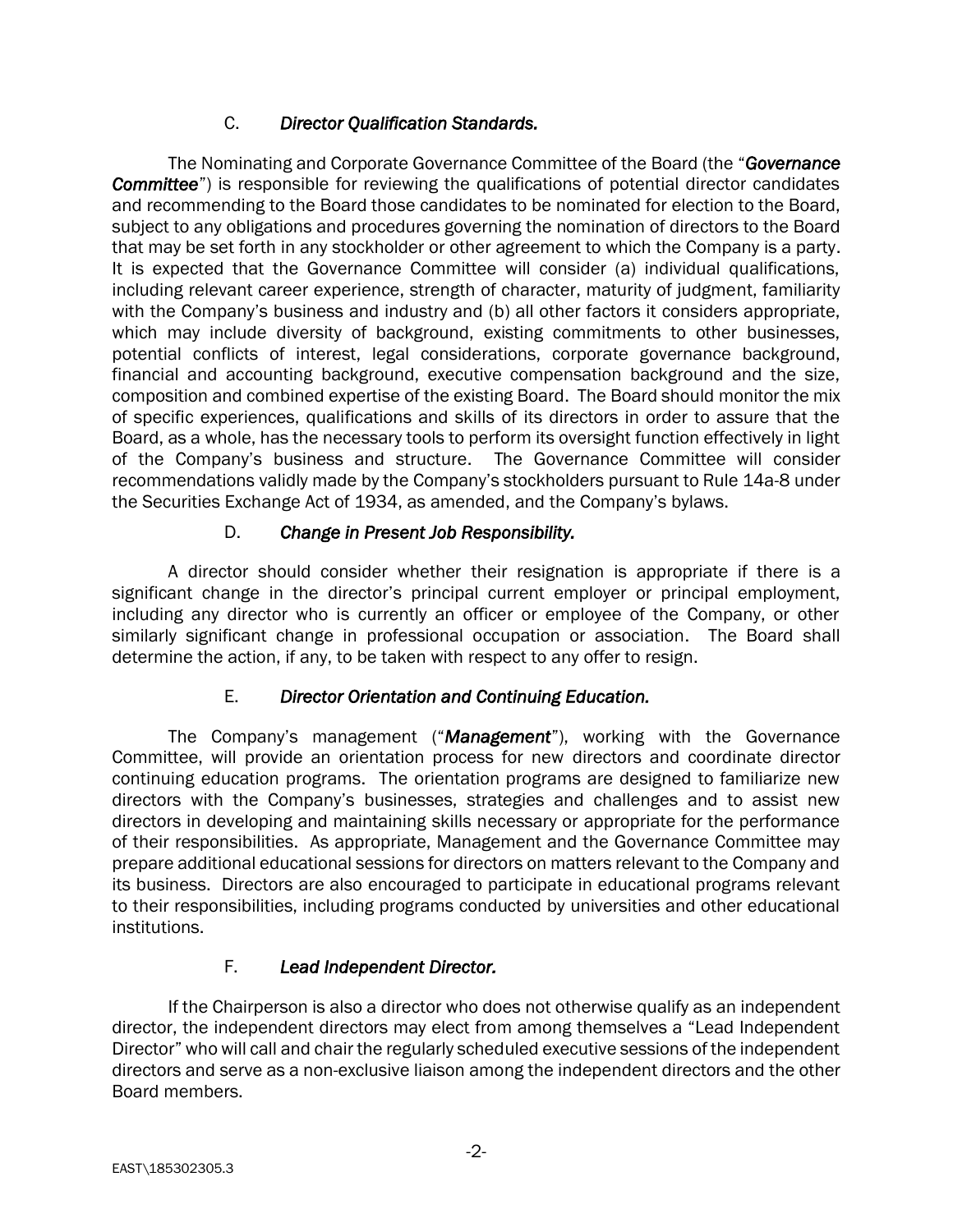### G. *Term Limits.*

The Board does not have a policy to impose term limits for directors because such a policy may deprive the Board of the service of directors who have developed, through valuable experience over time, an increasing insight into the Company and its operations.

### H. *Number of Directors of the Board.*

The number of directors comprising the Board shall be determined in the manner set forth in the Company's bylaws and any applicable agreements to which the Company is a party.

### <span id="page-4-0"></span>Section 3. Board Meetings

### A. *Frequency of Meetings.*

The Board currently plans at least four meetings each year, with further meetings to occur (or action to be taken by unanimous consent) from time to time as determined by the needs of the Company.

### B. *Selection of Board Agenda Items.*

The Chairperson (in consultation with Management and with the then-serving Lead Independent Director, if any, as appropriate) shall set the agenda for Board meetings with the understanding that the other members of the Board may provide suggestions for agenda items that are aligned with the oversight and decision-making functions of the Board. Agenda items that fall within the scope of responsibilities of a committee of the Board should be reviewed with the chairperson of that committee.

### C. *Executive Sessions.*

To ensure free and open discussion and communication, the non-management directors should meet in regularly scheduled executive sessions and, if the non-management directors include directors who are not independent, the independent directors should separately meet in executive session at least once a year. The Chairperson, the Lead Independent Director, if any, or a non-management director designated by the nonmanagement directors, will preside at the executive sessions.

## D. *Attendance at Board Meetings by Persons who are not Directors.*

The Chairperson or a majority of directors may permit attendance at all or any part of Board meetings by persons who are not directors. These persons may include, without limitation, members of Management, attorneys, accountants, consultants and advisers to the Company or the Board or committees of the Board.

## Section 4. Committees of the Board

<span id="page-4-1"></span>It is expected that the Board will have at least three standing committees: the Audit Committee, the Compensation Committee and the Governance Committee. Each such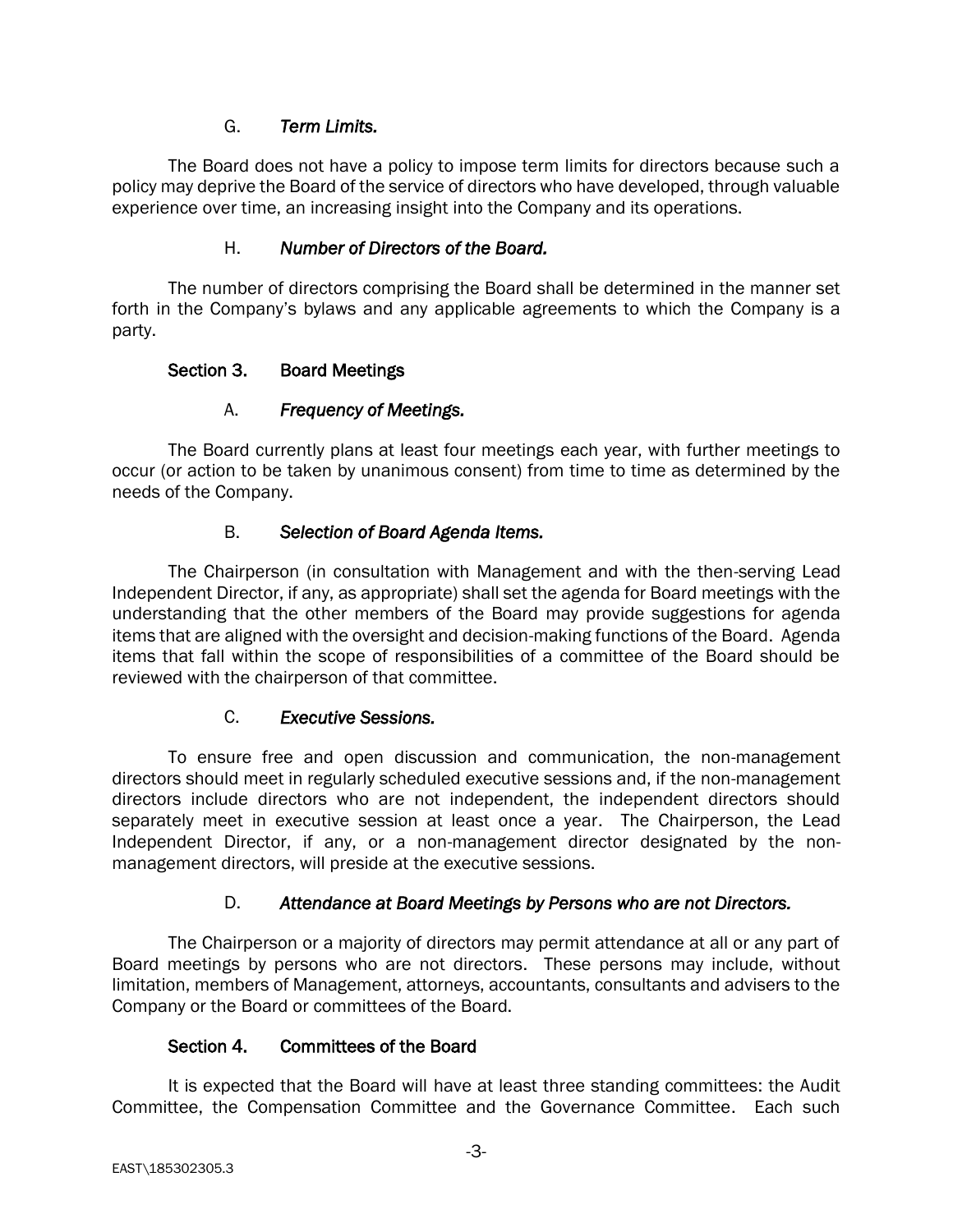committee shall have a written charter and report regularly to the Board summarizing the committee's actions and any significant issues considered by such committee.

Each of the Audit Committee, the Compensation Committee and the Governance Committee shall be comprised of no fewer than the number of members set forth in the relevant committee charter and required by the rules and regulations of the securities exchange(s) on which the Company's securities are listed. In addition, each committee member must satisfy the membership requirements set forth in the relevant committee charter and required by the rules and regulations of the securities exchange(s) on which the Company's securities are listed. A director may serve on more than one committee.

The Governance Committee shall be responsible for identifying Board members qualified to fill vacancies on any committee and recommending that the Board appoint the identified member or members to the applicable committee. The Board, taking into account the views of the Chairperson and the Governance Committee, may designate one member of each committee as chairperson of such committee. Committee chairpersons shall be responsible for setting the agendas for their respective committee meetings.

### Section 5. Expectations of Directors

<span id="page-5-0"></span>The business and affairs of the Company shall be managed under the direction of the Board in accordance with state and other applicable laws and regulations. In performing their duties, the primary responsibility of the directors is to exercise their business judgment in the best interests of the Company. The Board has developed the following specific expectations of directors in this Section 5 to promote the discharge of this responsibility and the efficient conduct of the Board's business.

### A. *Commitment and Attendance.*

All directors are expected to make every effort to attend all meetings of the Board, meetings of the committees of which they are members and the annual meeting of the Company's stockholders. Members are encouraged to attend Board meetings and meetings of committees of which they are members in person but may also attend such meetings by telephone or video conference in accordance with the Company's bylaws and applicable law.

The Company believes that annual meetings of stockholders provide an opportunity for stockholders to communicate with directors. Consequently, the Company will make every effort to schedule its annual meeting of stockholders on such date and time as are conducive to maximizing attendance by directors, taking into account, each director's schedule. Additionally, the Company will reimburse all reasonable out-of-pocket travelling expenses incurred by directors attending annual meetings of stockholders.

### B. *Participation in Meetings.*

Each director should be sufficiently familiar with the business of the Company, including its financial statements and capital structure, and the risks and competition it faces, to facilitate active and effective participation in the deliberations of the Board and of each committee on which such director serves. Management will make appropriate personnel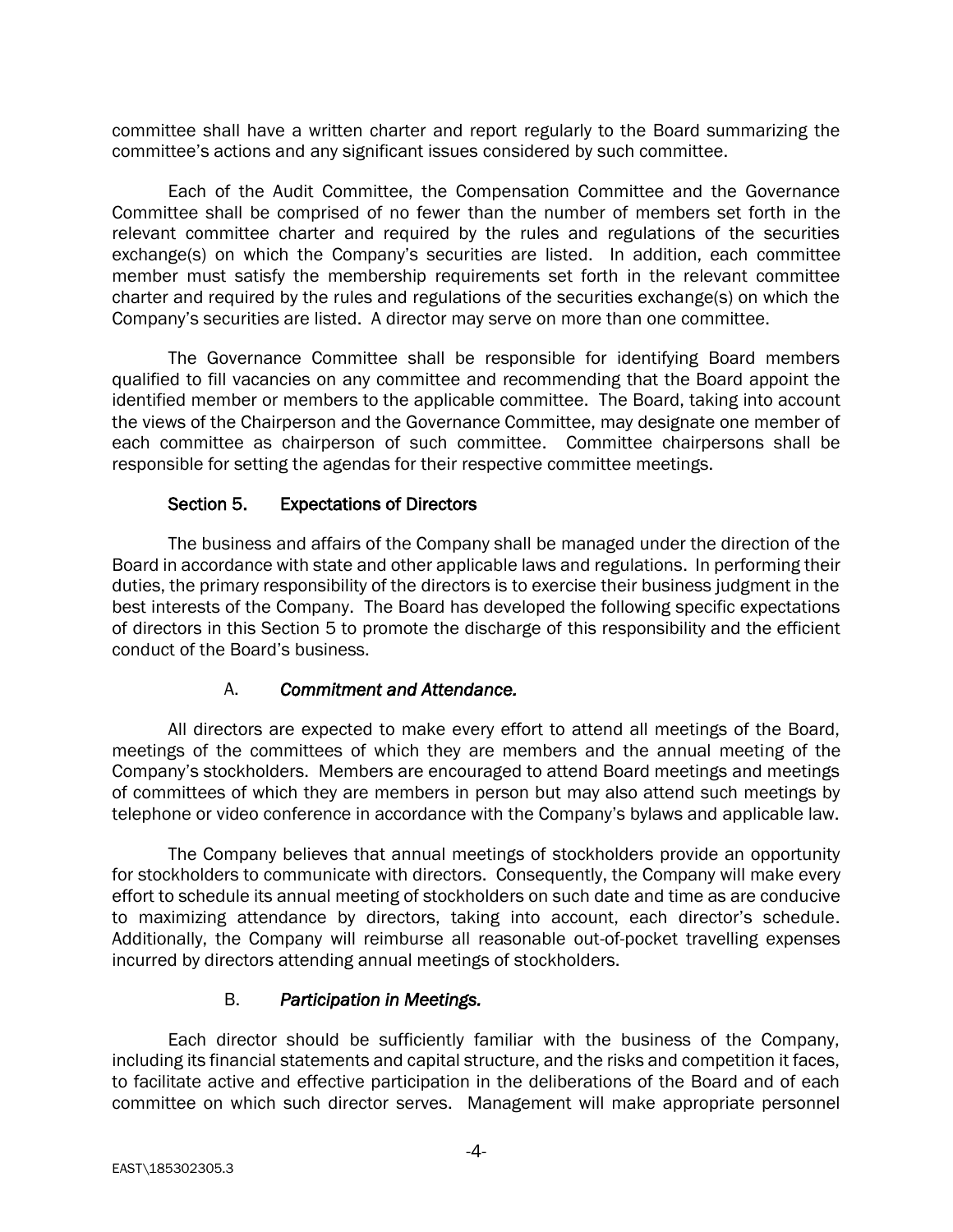available to answer any questions a director may have about any aspect of the Company's business. Directors should also review the materials provided by Management and advisors in advance of the meetings of the Board and its committees and should arrive prepared to discuss the issues presented.

### C. *Ethics.*

The Company has adopted a Code of Business Conduct and Ethics (the "*Code*"), and directors are expected to adhere to the Code.

## D. *Other Directorships and Significant Activities.*

Serving on the Board requires significant time and attention. Directors are expected to spend the time needed and meet as often as necessary to discharge their responsibilities properly. It is expected that, without specific approval from the Board: (i) no director shall serve on more than five public company boards (including the Board) or on the board of any company that, in the Board's judgment, materially competes with the Company, (ii) if any officer of the Company is also a director of the Company, such officer may not serve on more than two public company boards (including the Board), and (iii) no member of the Audit Committee shall serve on more than three public company audit committees (including the Company's Audit Committee). Directors should advise the chairperson of the Governance Committee before accepting membership on other boards of directors or other significant commitments involving affiliation with other businesses, non-profit entities or governmental units.

## E. *Contact with Management.*

All directors are invited to contact the CEO at any time to discuss any aspect of the Company's business. Directors also have complete access to other members of Management and to the Company's employees. Contact by directors with employees other than senior management of the Company should be arranged through the CEO or the Chairperson. The Board expects that there will be frequent opportunities for directors to meet with the CEO and other members of Management in Board and committee meetings and in other formal or informal settings.

### F. *Access to Advisors.*

Board members may consult with independent legal, financial, accounting and other advisors, at the Company's expense as necessary and appropriate to assist in their duties to the Company.

### G. *Confidentiality.*

The proceedings and deliberations of the Board and its committees are confidential. Each director shall maintain the confidentiality of Board and committee deliberations and information received in connection with their service as a director.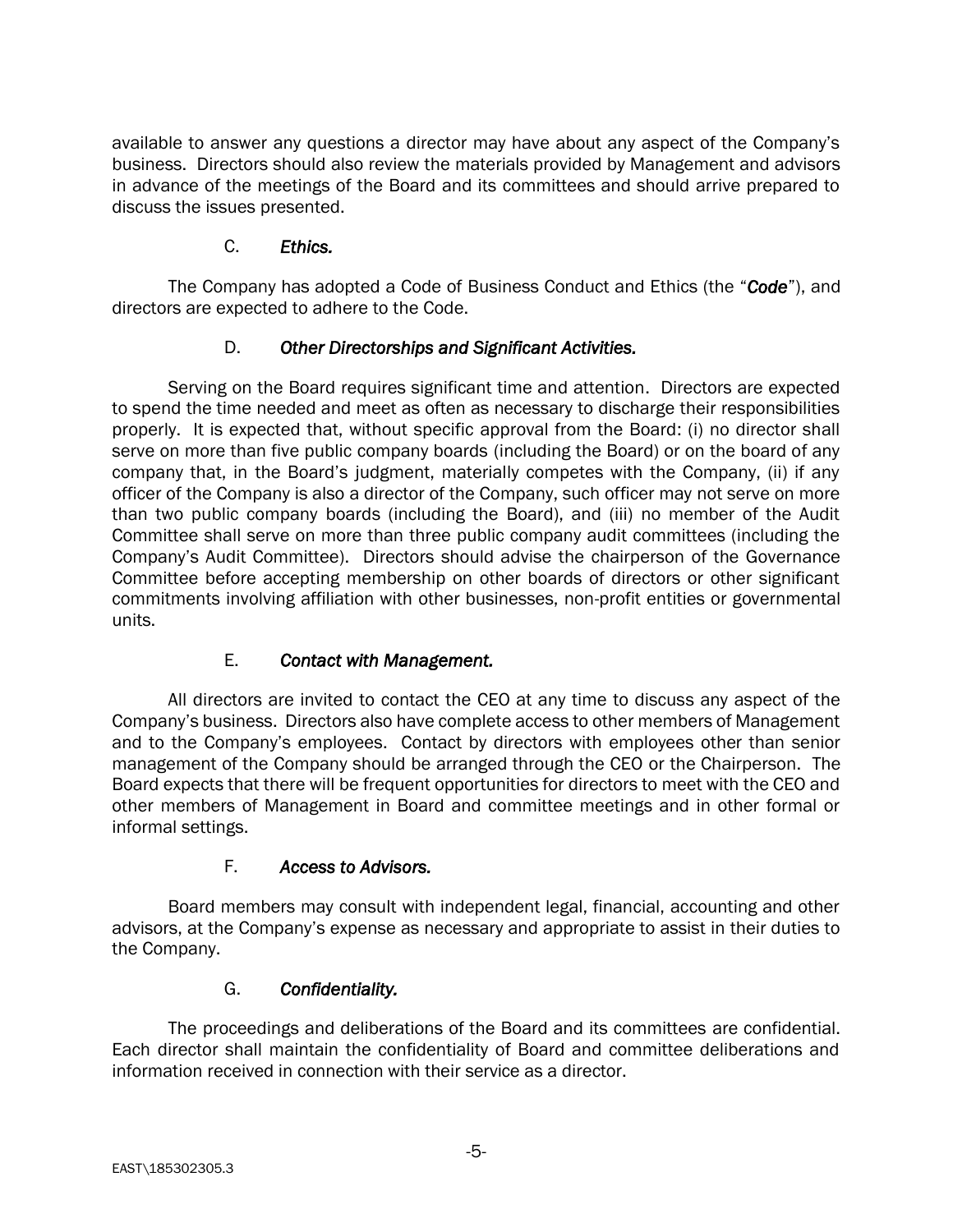### Section 6. Management Succession Planning

<span id="page-7-0"></span>The Board will periodically review with the CEO the identity, skills and characteristics of those persons who could succeed to executive management team positions, including possible successors to the CEO.

### Section 7. Evaluation of Board Performance

<span id="page-7-1"></span>The Board, acting through the Governance Committee, will conduct a self-evaluation at least annually to determine whether it and its committees are functioning effectively. The Governance Committee will periodically consider the combination and mixture of skills, experience and judgment that directors bring to the Board to assess whether the Board has the necessary tools to perform its oversight function effectively.

Each committee of the Board will conduct a self-evaluation at least annually and report the results to the Board, acting through the Governance Committee. Each committee's evaluation must compare the performance of the committee with the requirements of its written charter.

### Section 8. Board Compensation

<span id="page-7-2"></span>The Compensation Committee of the Board will review the form and amount of director compensation from time to time and recommend any changes to the Board, as it deems appropriate. Except as otherwise permitted by the applicable Nasdaq Listing Rules, members of the Audit Committee and Compensation Committee may not directly or indirectly receive any compensation from the Company other than their directors' compensation, including any compensation for service on committees of the Board and the receipt of equity incentive awards.

### Section 9. Communications with Interested Parties

<span id="page-7-3"></span>The CEO is responsible for establishing effective communications with all interested parties, including stockholders of the Company. It is the policy of the Company that Management speaks for the Company. This policy does not preclude outside directors from communicating with stockholders or other interested parties, but it is expected that, in most circumstances, any such communications will be coordinated with Management. It is the policy of the Company that any discussion with third parties that might have a material impact upon the business or strategy of the Company should be discussed and coordinated with the CEO.

### <span id="page-7-4"></span>Section 10. Communications with Directors

### A. *General*

Anyone who would like to communicate with, or otherwise make their concerns known directly to, the chairperson of any of the Audit Committee of the Board, Governance Committee or Compensation Committee of the Board, any then-serving Lead Independent Director, or non-management or independent directors as a group, may do so by addressing